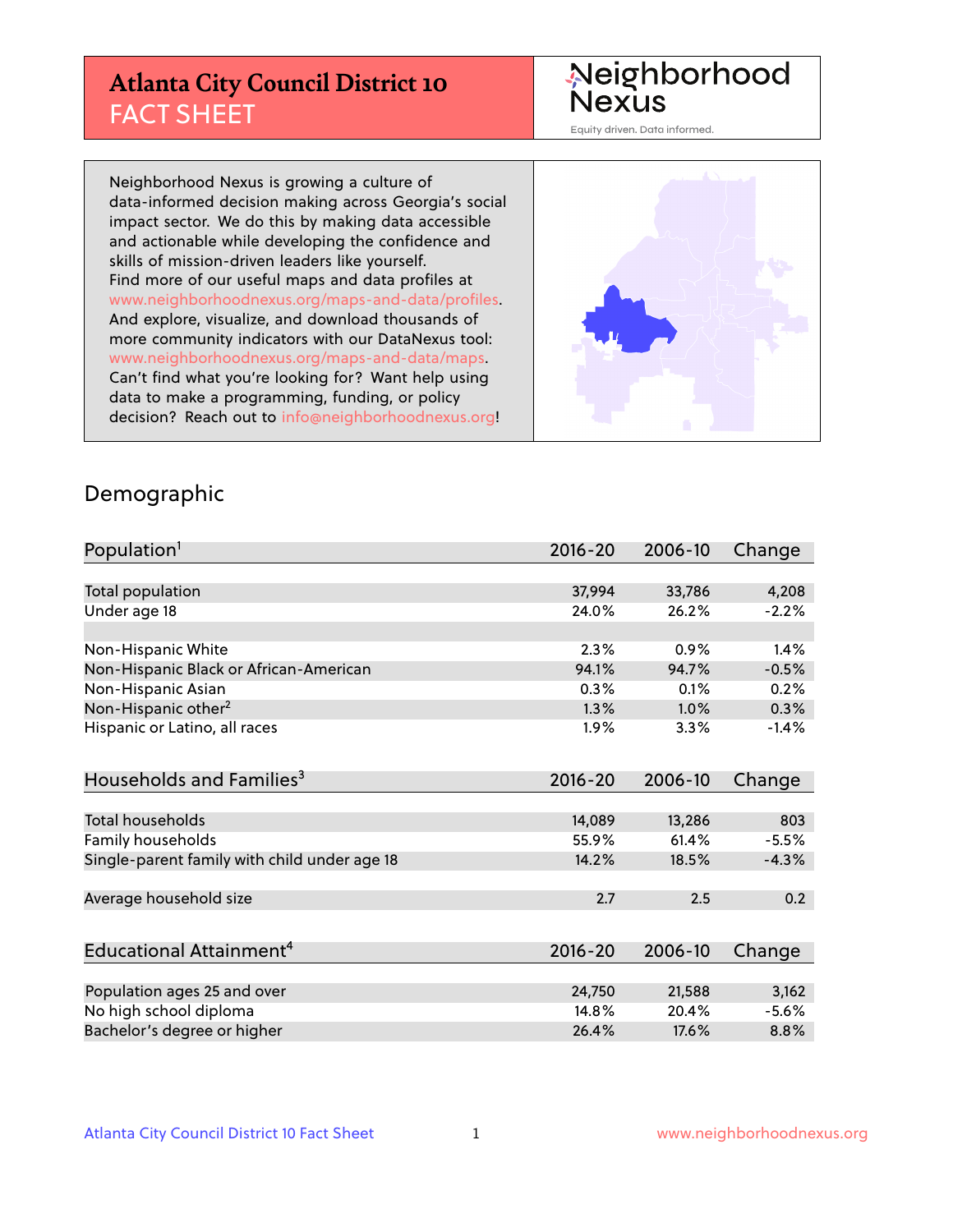# Change Measures, continued...

| Employment <sup>5</sup>                            | $2016 - 20$ | 2006-10  | Change   |
|----------------------------------------------------|-------------|----------|----------|
|                                                    |             |          |          |
| Total workers residing in district                 | 12,698      | 13,627   | $-929$   |
| Workers with earnings \$1250/month or less         | 25.5%       | 31.3%    | $-5.8%$  |
| Workers with earnings \$1251/month to \$3333/month | 43.2%       | 52.1%    | $-9.0%$  |
| Workers with earnings greater than \$3333/month    | 31.3%       | 16.6%    | 14.8%    |
| Total jobs located in district                     | 4,861       | 2,880    | 1,981    |
| Jobs with earnings \$1250/month or less            | 20.6%       | 40.4%    | $-19.7%$ |
| Jobs with earnings \$1251/month to \$3333/month    | 35.6%       | 37.8%    | $-2.2%$  |
| Jobs with earnings greater than \$3333/month       | 43.7%       | 21.8%    | 22.0%    |
|                                                    |             |          |          |
| Jobs/workers ratio                                 | 0.4         | 0.2      | 0.2      |
|                                                    |             |          |          |
| Income and Poverty <sup>6</sup>                    | 2016-20     | 2006-10  | Change   |
| Median household income                            | \$40,815    | \$28,647 | \$12,167 |
|                                                    |             |          |          |
| Population for whom poverty status is determined   | 37,855      | 33,682   | 4,172    |
| Population below poverty                           | 23.4%       | 29.1%    | $-5.7%$  |
|                                                    |             |          |          |
| Housing <sup>7</sup>                               | 2016-20     | 2006-10  | Change   |
|                                                    |             |          |          |
| Total housing units                                | 16,383      | 16,767   | $-384$   |
| Occupied housing units                             | 86.0%       | 79.2%    | 6.8%     |
| Vacant housing units                               | 14.0%       | 20.8%    | $-6.8%$  |
| Occupied housing units                             | 14,089      | 13,286   | 803      |
| Owner occupied housing units                       | 43.5%       | 49.3%    | $-5.8%$  |
| Renter occupied housing units                      | 56.5%       | 50.7%    | 5.8%     |
|                                                    |             |          |          |
| Access to a Vehicle <sup>8</sup>                   | $2016 - 20$ | 2006-10  | Change   |
|                                                    |             |          |          |
| Occupied housing units                             | 14,089      | 13,286   | 803      |
| No vehicle available                               | 21.9%       | 25.4%    | $-3.5%$  |
|                                                    |             |          |          |
| Crime Rates, per 10,000 Population <sup>9</sup>    | 2017-21     | 2012-16  | Change   |
|                                                    |             |          |          |
| All Part I crimes                                  | 355.3       | 531.4    | $-176.1$ |
| Violent crime                                      | 87.6        | 111.8    | $-24.2$  |
| Murder                                             | 3.1         | 2.3      | 0.7      |
| Robbery                                            | 21.8        | 47.8     | $-26.0$  |
| Aggravated assault                                 | 62.7        | 61.8     | 1.0      |
| Property crime                                     | 267.7       | 419.6    | $-151.9$ |
| <b>Burglary</b>                                    | 59.9        | 126.3    | $-66.4$  |
| Larceny                                            | 156.7       | 199.8    | $-43.1$  |
| Vehicle theft                                      | 51.2        | 93.5     | $-42.3$  |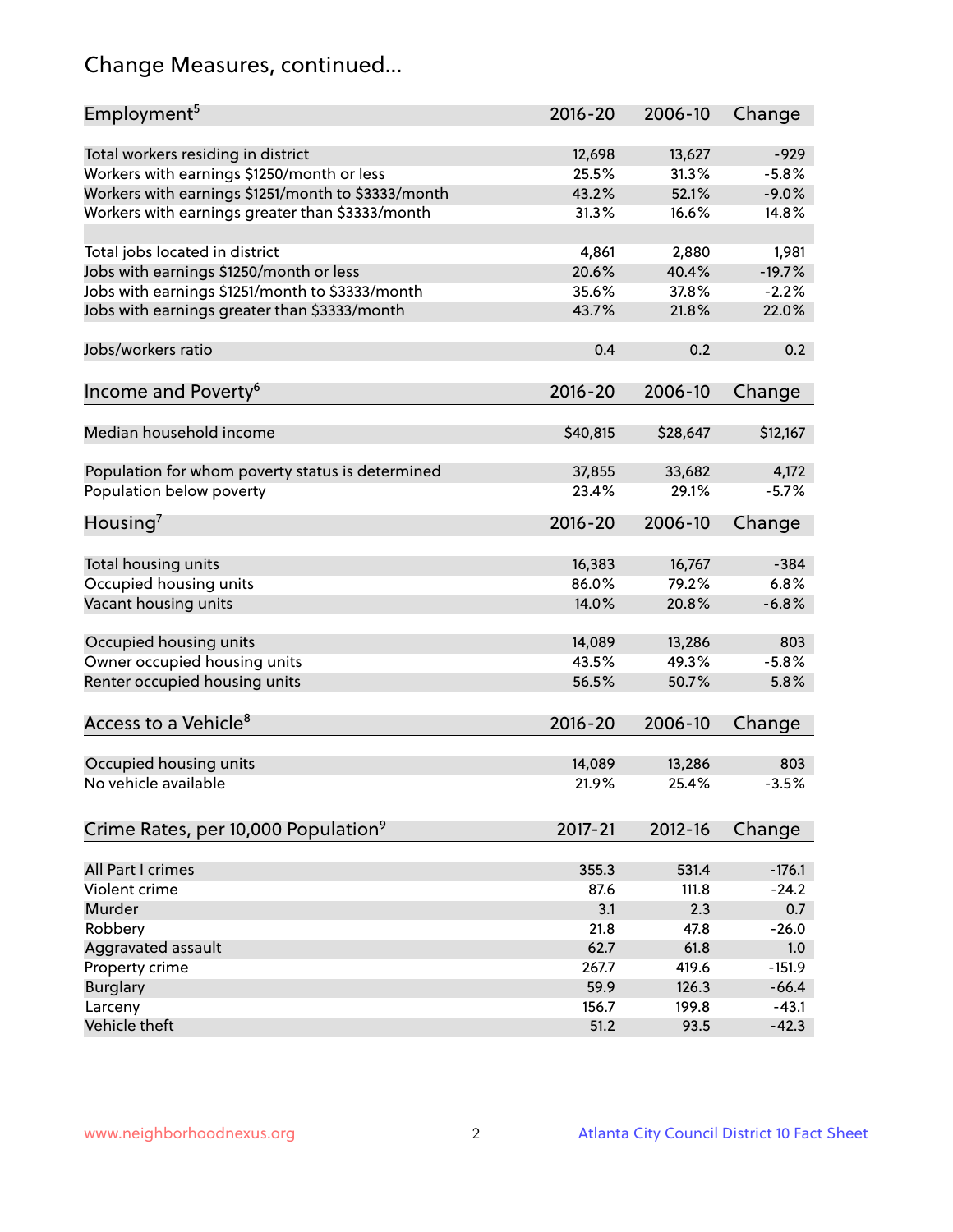## Current Data: Demographic

| Sex and Age, 2016-20 <sup>10</sup>                    | <b>Estimate</b> | Margin of Error |
|-------------------------------------------------------|-----------------|-----------------|
| Total population                                      | 37,994          | ±3,905          |
| Male                                                  | 44.0%           | $\pm$ 5.7%      |
| Female                                                | 56.0%           | $\pm$ 7.7%      |
| Under 5 years                                         | 6.6%            | ±2.8%           |
| 5 to 9 years                                          | 7.7%            | $\pm1.8\%$      |
| 10 to 14 years                                        | 5.4%            | $\pm 1.2\%$     |
| 15 to 19 years                                        | 7.8%            | $\pm 1.5\%$     |
| 20 to 24 years                                        | 7.4%            | $\pm 1.8\%$     |
| 25 to 34 years                                        | 12.9%           | ±1.8%           |
| 35 to 44 years                                        | 11.3%           | $\pm1.6\%$      |
| 45 to 54 years                                        | 13.9%           | $\pm 2.0\%$     |
| 55 to 59 years                                        | 5.7%            | $\pm$ 0.9%      |
| 60 to 64 years                                        | 5.4%            | ±1.0%           |
| 65 to 74 years                                        | 7.9%            | $\pm$ 0.9%      |
| 75 to 84 years                                        | 6.3%            | $\pm 1.1\%$     |
| 85 years and over                                     | 1.7%            | $\pm$ 0.5%      |
| Median age (years)                                    | 37.1            | $\pm$ 0.7       |
| Race and Ethnicity, 2016-20 <sup>11</sup>             | Estimate        | Margin of Error |
| <b>Total population</b>                               | 37,994          | ±3,905          |
| Hispanic or Latino (of any race)                      | 1.9%            | $\pm$ 1.2%      |
| Not Hispanic or Latino                                | 98.1%           | $\pm1.8\%$      |
| White alone                                           | 2.3%            | $\pm$ 0.9%      |
| Black or African American alone                       | 94.1%           | $\pm$ 3.2%      |
| American Indian and Alaska Native alone               | 0.2%            | $\pm$ 0.2%      |
| Asian alone                                           | 0.3%            | $\pm$ 0.3%      |
| Native Hawaiian and other Pacific Islander alone      | 0.0%            | $\pm$ 0.1%      |
| Some other race alone                                 | 0.1%            | $\pm$ 0.4%      |
| Two or more races                                     | 1.0%            | $\pm$ 0.7%      |
| U.S. Citizenship Status, 2016-20 <sup>12</sup>        | Estimate        | Margin of Error |
| Foreign-born population                               | 870             | $\pm$ 371       |
| Naturalized U.S. citizen                              | 28.6%           | $\pm$ 8.9%      |
| Not a U.S. citizen                                    | 71.4%           | $\pm$ 24.0%     |
| Citizen, Voting Age Population, 2016-20 <sup>13</sup> | <b>Estimate</b> | Margin of Error |
|                                                       |                 |                 |
| Citizen, 18 and over population                       | 28,280          | $\pm 2,059$     |
| Male<br>Female                                        | 41.4%           | $\pm$ 3.2%      |
|                                                       | 58.6%           | $\pm$ 3.9%      |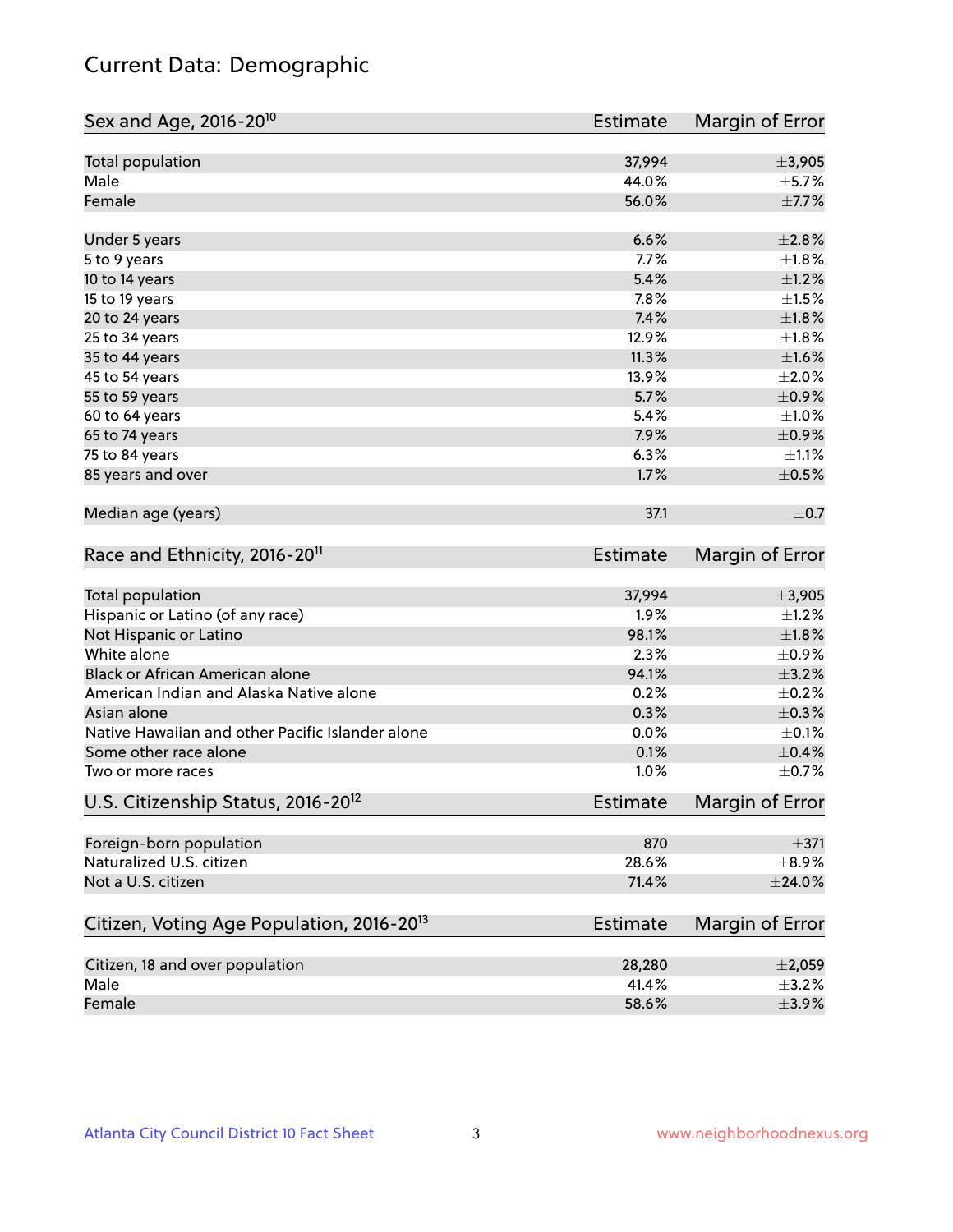## Current Data: Economic

| Income, 2016-20 <sup>14</sup>                                     | Estimate | Margin of Error |
|-------------------------------------------------------------------|----------|-----------------|
| All households                                                    | 14,089   | ±931            |
| Less than \$10,000                                                | 12.9%    | $\pm 2.9\%$     |
| \$10,000 to \$14,999                                              | 7.7%     | $\pm 1.7\%$     |
| \$15,000 to \$24,999                                              | 12.9%    | $\pm 2.6\%$     |
| \$25,000 to \$34,999                                              | 12.3%    | $\pm 2.5\%$     |
| \$35,000 to \$49,999                                              | 11.4%    | $\pm 2.4\%$     |
| \$50,000 to \$74,999                                              | 19.2%    | $\pm$ 3.7%      |
| \$75,000 to \$99,999                                              | 10.6%    | $\pm$ 4.0%      |
| \$100,000 to \$149,999                                            | 8.5%     | $\pm 2.3\%$     |
| \$150,000 to \$199,999                                            | 3.0%     | $\pm 1.5\%$     |
| \$200,000 or more                                                 | 1.5%     | $\pm$ 0.8%      |
| Median household income (dollars)                                 | \$40,815 | $\pm$ 1,938     |
| Mean household income (dollars)                                   | \$55,021 | ±4,617          |
|                                                                   |          |                 |
| Households with earnings                                          | 72.0%    | ±4.4%           |
| Mean earnings (dollars)                                           | \$54,714 | ±5,040          |
| Households with Social Security                                   | 33.4%    | $\pm 2.6\%$     |
| Mean Social Security income (dollars)                             | \$15,107 | $\pm$ 1,400     |
| Households with retirement income                                 | 21.9%    | ±2.8%           |
| Mean retirement income (dollars)                                  | \$31,017 | $\pm$ 7,262     |
| Households with Supplemental Security Income                      | 11.7%    | $\pm 2.9\%$     |
| Mean Supplemental Security Income (dollars)                       | \$10,922 | ±1,951          |
| Households with cash public assistance income                     | 2.9%     | $\pm$ 1.4%      |
| Mean cash public assistance income (dollars)                      | \$2,130  | $\pm$ 656       |
| Households with Food Stamp/SNAP benefits in the past 12<br>months | 30.9%    | $\pm$ 4.7%      |
| Family households                                                 | 7,873    | $\pm$ 816       |
| Less than \$10,000                                                | 12.2%    | $\pm$ 3.3%      |
| \$10,000 to \$14,999                                              | 4.4%     | $\pm 1.7\%$     |
| \$15,000 to \$24,999                                              | 10.6%    | ±3.4%           |
| \$25,000 to \$34,999                                              | 10.1%    | $\pm 2.6\%$     |
| \$35,000 to \$49,999                                              | 12.2%    | $\pm 2.9\%$     |
| \$50,000 to \$74,999                                              | 19.4%    | $\pm$ 4.7%      |
| \$75,000 to \$99,999                                              | 15.4%    | $\pm$ 6.8%      |
| \$100,000 to \$149,999                                            | 9.9%     | ±3.4%           |
| \$150,000 to \$199,999                                            | 3.9%     | ±1.9%           |
| \$200,000 or more                                                 | 1.8%     | $\pm 1.2\%$     |
| Median family income (dollars)                                    | \$50,572 | $\pm 2,837$     |
| Mean family income (dollars)                                      | \$61,201 | ± 6,175         |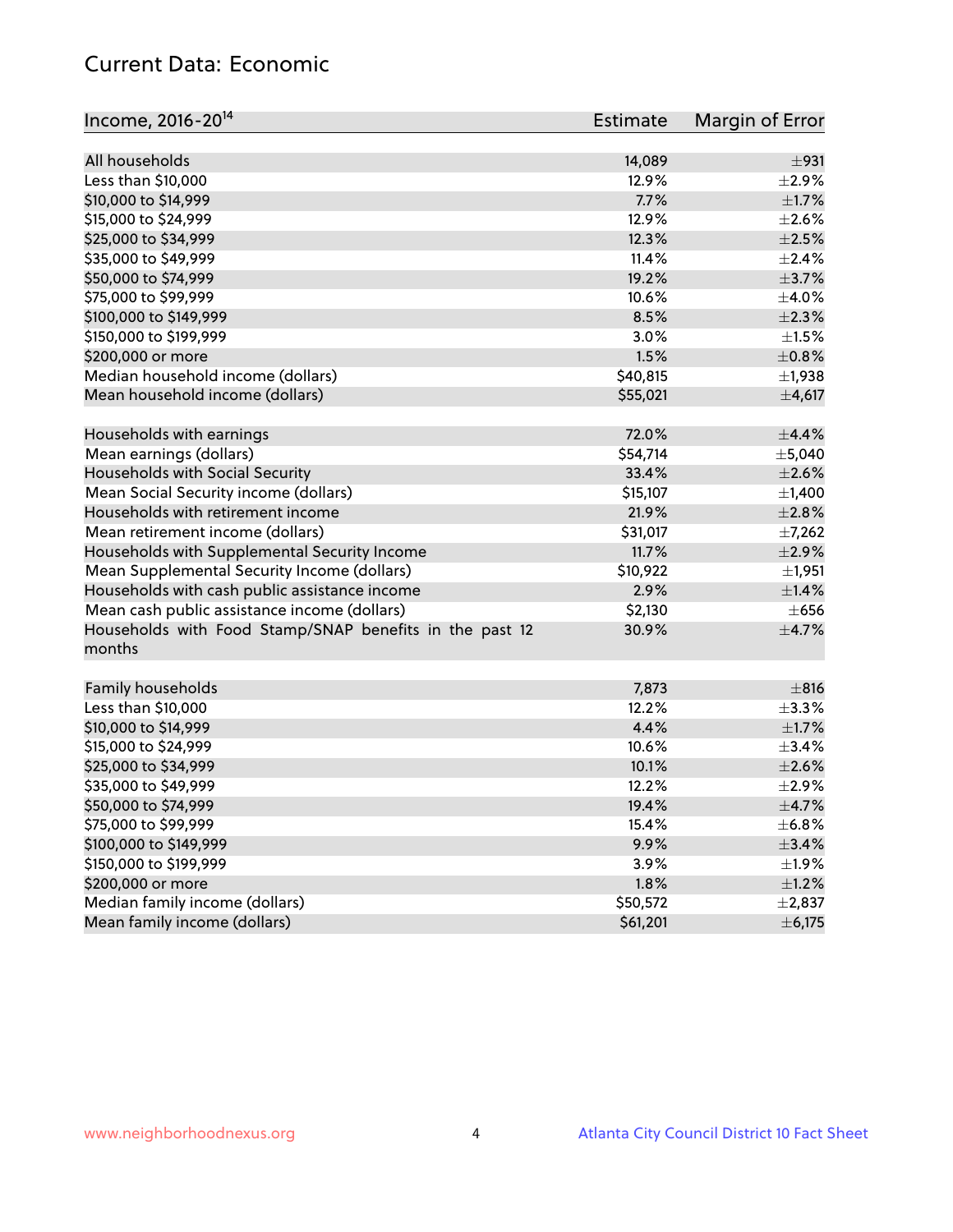## Current Data: Economic, continued...

| Income, 2016-20, continued <sup>15</sup>                                                    | <b>Estimate</b> | Margin of Error |
|---------------------------------------------------------------------------------------------|-----------------|-----------------|
|                                                                                             |                 |                 |
| Nonfamily households                                                                        | 6,215           | $\pm$ 666       |
| Median nonfamily income (dollars)                                                           | \$29,021        | $\pm$ 1,627     |
| Mean nonfamily income (dollars)                                                             | \$45,813        | ± 6,804         |
| Median earnings for workers (dollars)                                                       | \$26,891        | $\pm$ 1,030     |
| Median earnings for male full-time, year-round workers<br>(dollars)                         | \$41,356        | $\pm$ 1,746     |
| Median earnings for female full-time, year-round workers<br>(dollars)                       | \$34,184        | $\pm$ 1,015     |
| Per capita income (dollars)                                                                 | \$23,090        | $\pm 450$       |
| Families Below Poverty Level, 2016-20 <sup>16</sup>                                         | Estimate        | Margin of Error |
|                                                                                             |                 |                 |
| <b>All Families</b>                                                                         | 7,873           | $\pm$ 816       |
| Percent below poverty                                                                       | 22.4%           | $+4.0%$         |
| Families with related children under 18 years                                               | 3,458           | $\pm 602$       |
| Percent below poverty                                                                       | 39.3%           | $\pm$ 7.9%      |
| Families with related children under 5 years only                                           | 470             | $\pm 276$       |
| Percent below poverty                                                                       | 40.8%           | ±41.9%          |
| Married couple families                                                                     | 2,355           | $\pm$ 448       |
| Percent below poverty                                                                       | 5.9%            | ±4.2%           |
| Married couple families with related children under 18 years                                | 564             | $\pm 293$       |
| Percent below poverty                                                                       | 4.9%            | $\pm$ 10.0%     |
| Married couple families with related children under 5 years                                 | 52              | $\pm 76$        |
| Percent below poverty                                                                       | 25.0%           | ±90.7%          |
|                                                                                             |                 |                 |
| Families with female householder, no spouse present                                         | 4,756           | $\pm 736$       |
| Percent below poverty                                                                       | 32.1%           | ±5.8%           |
| Families with female householder, no spouse present with<br>related children under 18 years | 2,659           | $\pm$ 507       |
| Percent below poverty                                                                       | 47.3%           | $\pm$ 9.6%      |
| Families with female householder, no spouse present with                                    | 338             | $\pm 241$       |
| related children under 5 years                                                              |                 |                 |
| Percent below poverty                                                                       | 52.7%           | ±51.6%          |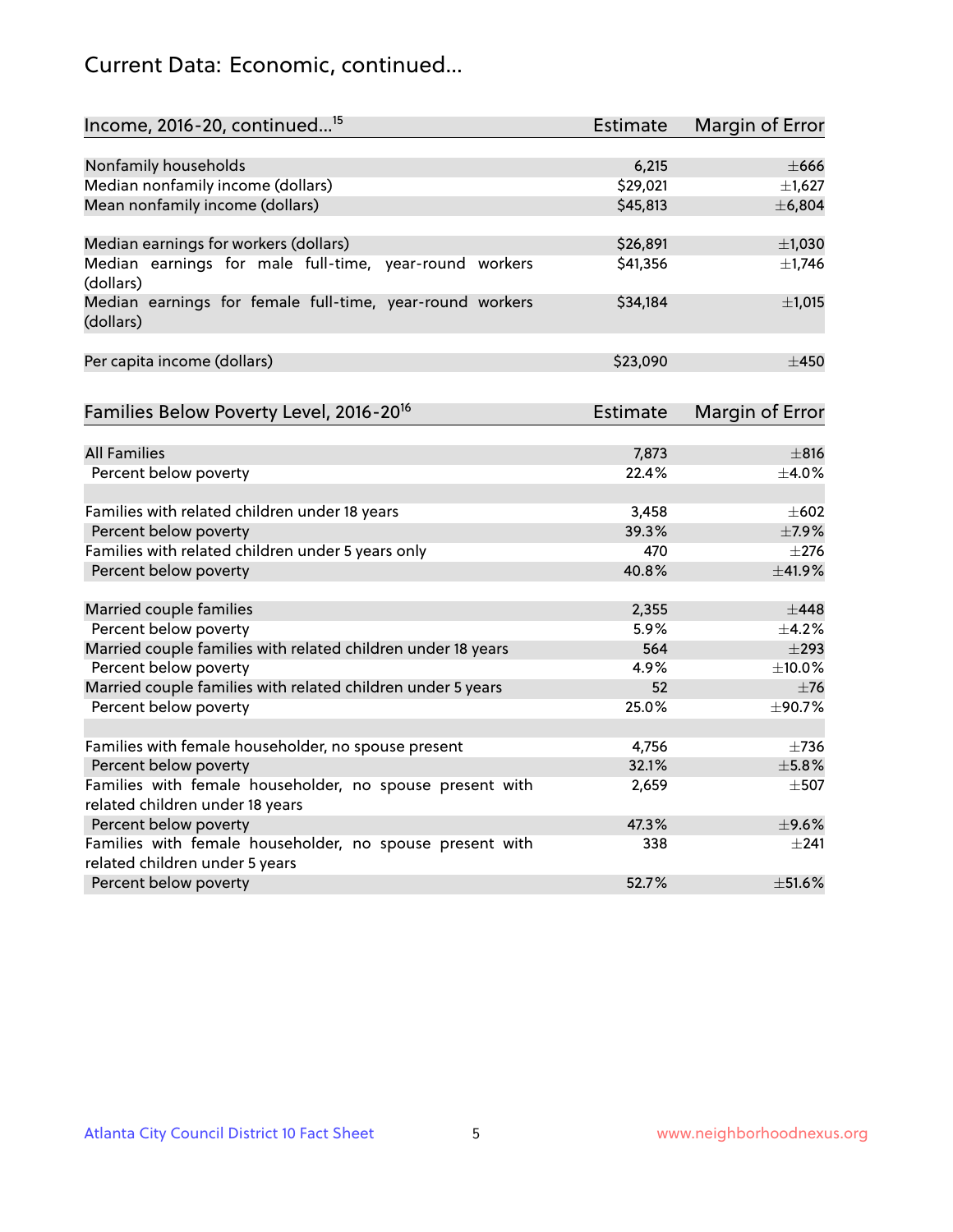## Current Data: Economic, continued...

| People Below Poverty Level, 2016-20 <sup>17</sup> | <b>Estimate</b> | Margin of Error |
|---------------------------------------------------|-----------------|-----------------|
|                                                   |                 |                 |
| Total population                                  | 37,855          | ±3,905          |
| Percent below poverty                             | 23.4%           | ±3.4%           |
| Population under 18 years                         | 9,107           | ±1,618          |
| Percent below poverty                             | 39.8%           | $\pm 1.0\%$     |
| Population 18 years and over                      | 28,747          | $\pm$ 1,957     |
| Percent below poverty                             | 18.2%           | $\pm 2.3\%$     |
| Population 18 to 64 years                         | 22,712          | ±1,840          |
| Percent below poverty                             | 18.9%           | $\pm 2.8\%$     |
| Population 65 years and over                      | 6,036           | $\pm 665$       |
| Percent below poverty                             | 15.5%           | ±3.4%           |

| Poverty by Race/Ethnicity, 2016-20 <sup>18</sup> | Estimate | Margin of Error |
|--------------------------------------------------|----------|-----------------|
|                                                  |          |                 |
| Non-Hispanic White population                    | 812      | $\pm$ 342       |
| Percent below poverty                            | 3.3%     | $\pm$ 5.6%      |
| <b>Black population</b>                          | 35,848   | $\pm$ 3,866     |
| Percent below poverty                            | 24.0%    | $\pm$ 3.5%      |
| Asian population                                 | 133      | $\pm$ 127       |
| Percent below poverty                            | 12.7%    | $\pm$ 43.2%     |
| Hispanic or Latino population                    | 732      | $\pm$ 448       |
| Percent below poverty                            | 16.3%    | $\pm$ 18.0%     |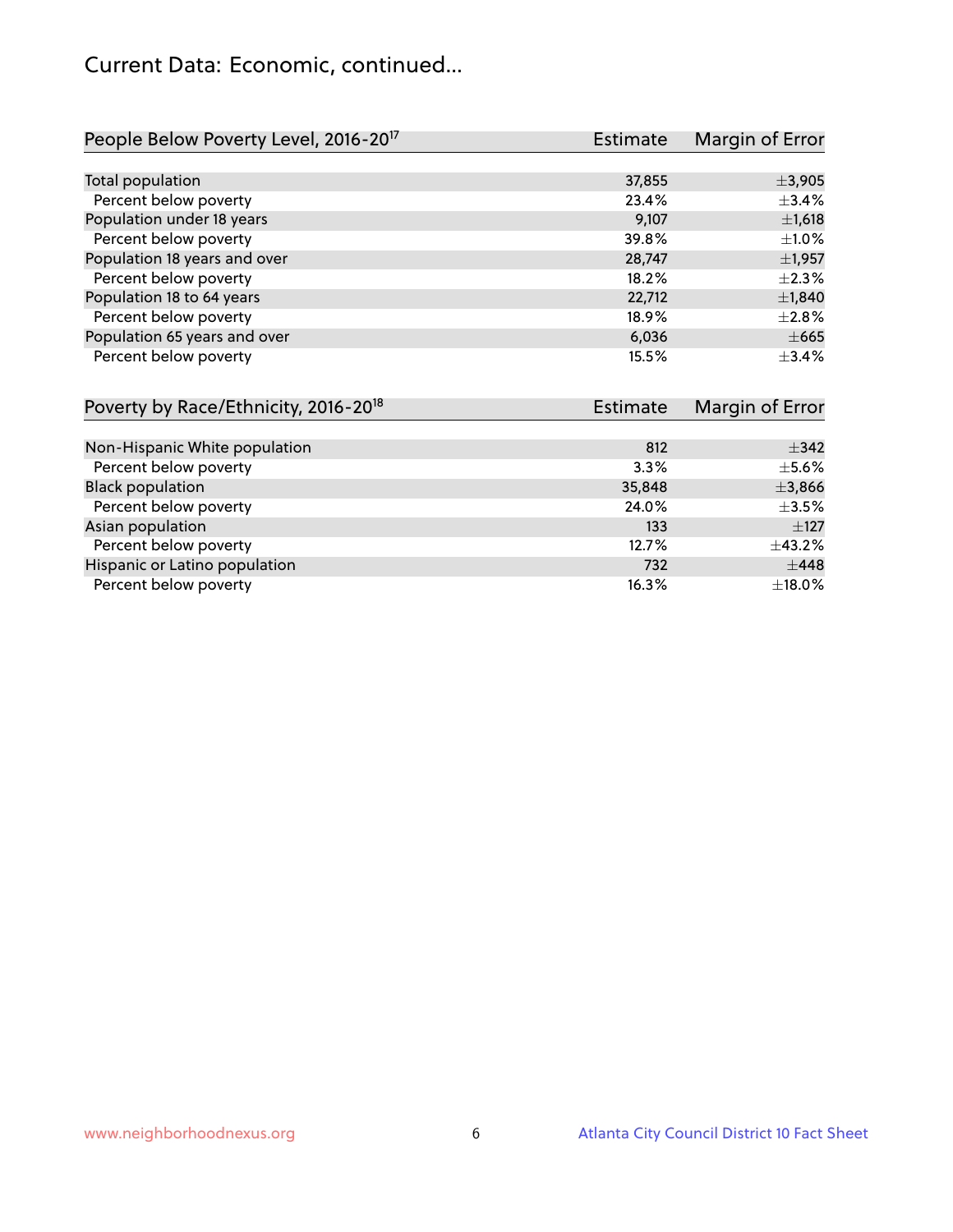# Current Data: Employment

| Employment Status, 2016-20 <sup>19</sup>                      | Estimate        | Margin of Error |
|---------------------------------------------------------------|-----------------|-----------------|
|                                                               |                 |                 |
| Population 16 years and over                                  | 29,956          | $\pm$ 2,425     |
| In labor force                                                | 57.5%           | $\pm 2.2\%$     |
| Civilian labor force                                          | 57.5%           | $\pm 2.2\%$     |
| Employed                                                      | 51.0%           | $\pm 2.5\%$     |
| Unemployed                                                    | 6.4%            | ±1.9%           |
| <b>Armed Forces</b>                                           | 0.0%            | $\pm$ 0.7%      |
| Not in labor force                                            | 42.5%           | $\pm 2.2\%$     |
| Civilian labor force                                          | 17,218          | $\pm$ 1,540     |
| <b>Unemployment Rate</b>                                      | 11.2%           | $\pm$ 3.3%      |
| Females 16 years and over                                     | 17,397          | $\pm$ 1,676     |
| In labor force                                                | 58.1%           | $\pm 4.1\%$     |
| Civilian labor force                                          | 58.1%           | $\pm$ 4.1%      |
| Employed                                                      | 52.8%           | $\pm 4.0\%$     |
| Own children of the householder under 6 years                 | 3,132           | $\pm$ 1,174     |
| All parents in family in labor force                          | 66.9%           | ±22.6%          |
|                                                               |                 |                 |
| Own children of the householder 6 to 17 years                 | 5,505           | $\pm$ 1,254     |
| All parents in family in labor force                          | 84.5%           | ±12.3%          |
| Industry, 2016-20 <sup>20</sup>                               | <b>Estimate</b> |                 |
|                                                               |                 | Margin of Error |
| Civilian employed population 16 years and over                | 15,287          | $\pm$ 1,439     |
| Agriculture, forestry, fishing and hunting, and mining        | 0.5%            | $\pm$ 0.6%      |
| Construction                                                  | 3.5%            | $\pm 1.5\%$     |
| Manufacturing                                                 | 5.5%            | $\pm 1.7\%$     |
| Wholesale trade                                               | 2.1%            | $\pm 1.2\%$     |
| Retail trade                                                  | 13.3%           | ±4.4%           |
| Transportation and warehousing, and utilities                 | 11.4%           | $\pm$ 3.1%      |
| Information                                                   | 2.2%            | $\pm 1.2\%$     |
| Finance and insurance, and real estate and rental and leasing | 3.7%            | ±1.4%           |
| Professional, scientific, and management, and administrative  | 12.8%           | $\pm$ 2.7%      |
| and waste management services                                 |                 |                 |
| Educational services, and health care and social assistance   | 17.6%           | ±3.3%           |
| Arts, entertainment, and recreation, and accommodation and    | 14.1%           | $\pm$ 3.9%      |
| food services                                                 |                 |                 |
| Other services, except public administration                  | 6.0%            | ±1.9%           |
| Public administration                                         | 7.3%            | $\pm$ 2.4%      |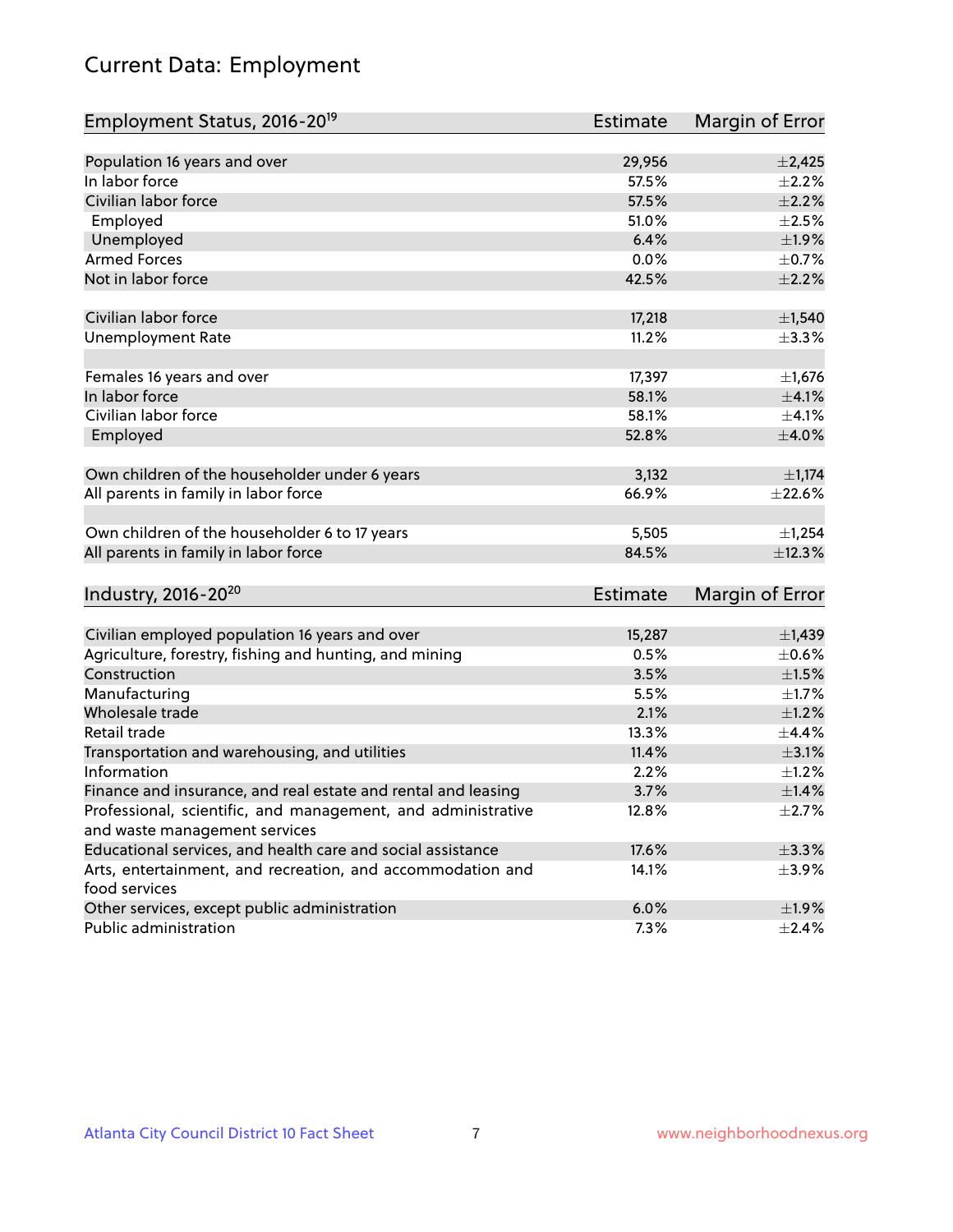# Current Data: Employment, continued...

| Occupation, 2016-20 <sup>21</sup>                            | <b>Estimate</b> | Margin of Error |
|--------------------------------------------------------------|-----------------|-----------------|
| Civilian employed population 16 years and over               | 15,287          | $\pm$ 1,439     |
| Management, business, science, and arts occupations          | 28.5%           | $\pm 3.5\%$     |
| Service occupations                                          | 22.8%           | $\pm$ 3.9%      |
| Sales and office occupations                                 | 27.0%           | $\pm$ 4.9%      |
| Natural resources, construction, and maintenance occupations | 4.2%            | $\pm1.7\%$      |
| Production, transportation, and material moving occupations  | 17.5%           | ±3.4%           |
| Class of Worker, 2016-20 <sup>22</sup>                       | Estimate        | Margin of Error |
|                                                              |                 |                 |
| Civilian employed population 16 years and over               | 15,287          | $\pm$ 1,439     |
| Private wage and salary workers                              | 78.8%           | $\pm$ 5.5%      |
| Government workers                                           | 15.9%           | $\pm 3.0\%$     |
| Self-employed in own not incorporated business workers       | 4.8%            | $\pm 2.3\%$     |
| Unpaid family workers                                        | 0.5%            | $\pm$ 0.7%      |
| Job Flows, 2019 <sup>23</sup>                                |                 | 2019            |
| Total Jobs in district                                       |                 | 4,861           |
| Held by residents of district                                |                 | 3.6%            |
| Held by non-residents of district                            |                 | 96.4%           |
|                                                              |                 |                 |
| Jobs by Industry Sector, 2019 <sup>24</sup>                  |                 | 2019            |
| Total Jobs in district                                       |                 | 4,861           |
| <b>Goods Producing sectors</b>                               |                 | 19.6%           |
| Trade, Transportation, and Utilities sectors                 |                 | 9.8%            |
| All Other Services sectors                                   |                 | 70.6%           |
| Total Jobs in district held by district residents            |                 | 173             |
| <b>Goods Producing sectors</b>                               |                 | 3.5%            |
| Trade, Transportation, and Utilities sectors                 |                 | 11.6%           |
| All Other Services sectors                                   |                 | 85.0%           |
| Jobs by Earnings, 2019 <sup>25</sup>                         |                 | 2019            |
|                                                              |                 |                 |
| Total Jobs in district                                       |                 | 4,861           |
| Jobs with earnings \$1250/month or less                      |                 | 20.6%           |
| Jobs with earnings \$1251/month to \$3333/month              |                 | 35.6%           |
| Jobs with earnings greater than \$3333/month                 |                 | 43.7%           |
| Total Jobs in district held by district residents            |                 | 173             |
| Jobs with earnings \$1250/month or less                      |                 | 37.6%           |
| Jobs with earnings \$1251/month to \$3333/month              |                 | 44.5%           |
| Jobs with earnings greater than \$3333/month                 |                 | 17.9%           |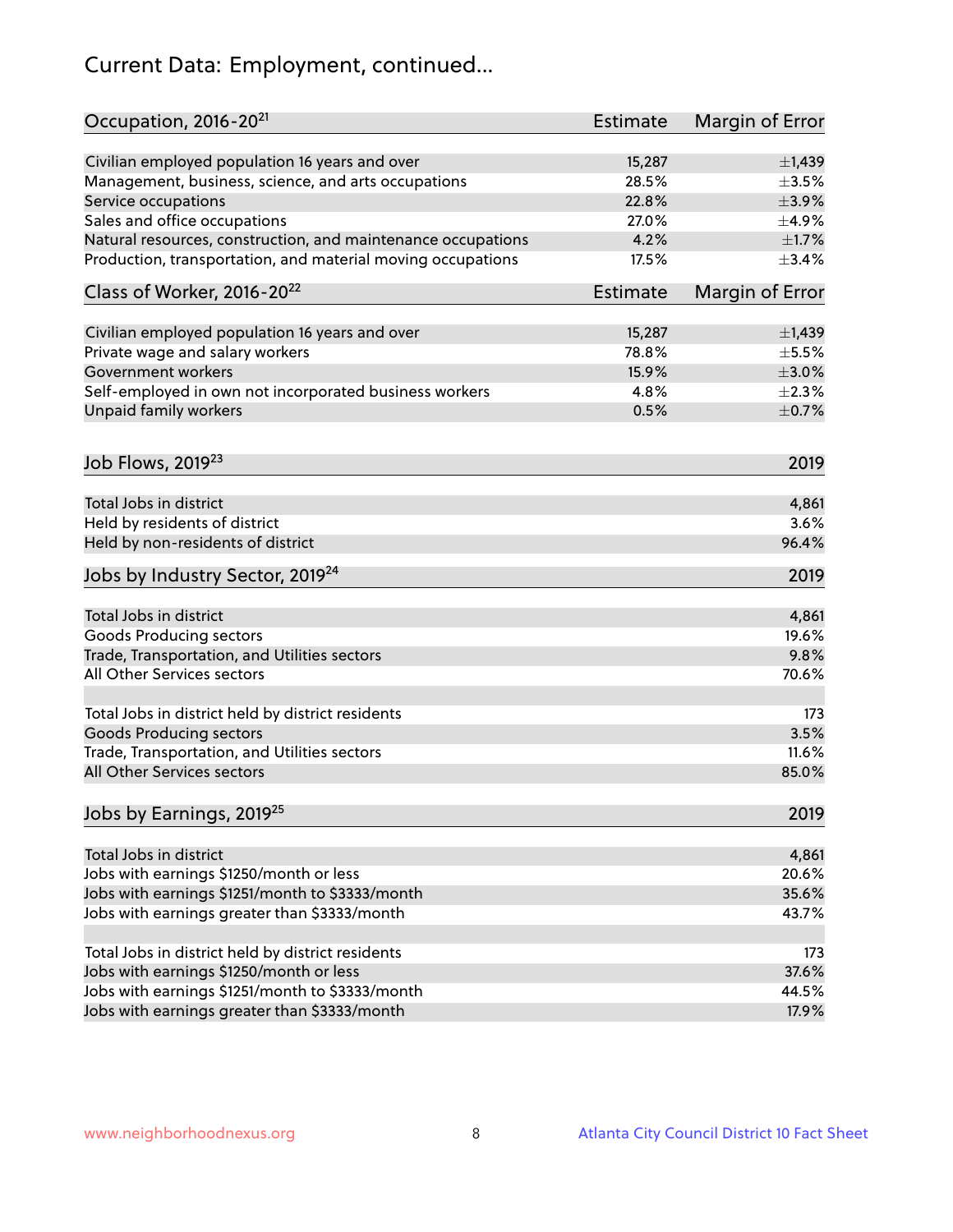# Current Data: Employment, continued...

| Jobs by Age of Worker, 2019 <sup>26</sup>         | 2019  |
|---------------------------------------------------|-------|
|                                                   |       |
| Total Jobs in district                            | 4,861 |
| Jobs with workers age 29 or younger               | 20.0% |
| Jobs with workers age 30 to 54                    | 55.9% |
| Jobs with workers age 55 or older                 | 24.2% |
|                                                   |       |
| Total Jobs in district held by district residents | 173   |
| Jobs with workers age 29 or younger               | 20.8% |
| Jobs with workers age 30 to 54                    | 43.9% |
| Jobs with workers age 55 or older                 | 35.3% |

## Current Data: Education

| School Enrollment, 2016-20 <sup>27</sup>       | Estimate | Margin of Error |
|------------------------------------------------|----------|-----------------|
|                                                |          |                 |
| Population 3 years and over enrolled in school | 9,173    | $\pm$ 1,671     |
| Nursery school, preschool                      | 5.8%     | $\pm$ 3.9%      |
| Kindergarten                                   | 7.2%     | $+2.2%$         |
| Elementary school (grades 1-8)                 | 41.7%    | $\pm$ 5.4%      |
| High school (grades 9-12)                      | 26.0%    | $\pm$ 6.5%      |
| College or graduate school                     | 19.3%    | $\pm 4.8\%$     |

| Educational Attainment, 2016-20 <sup>28</sup> | <b>Estimate</b> | Margin of Error |
|-----------------------------------------------|-----------------|-----------------|
|                                               |                 |                 |
| Population 25 years and over                  | 24,750          | $\pm 2,019$     |
| Less than 9th grade                           | 2.9%            | $\pm$ 0.9%      |
| 9th to 12th grade, no diploma                 | 12.0%           | $\pm$ 3.2%      |
| High school graduate (includes equivalency)   | 34.3%           | $\pm$ 3.1%      |
| Some college, no degree                       | 16.3%           | $\pm 2.0\%$     |
| Associate's degree                            | 8.1%            | $\pm 1.8\%$     |
| Bachelor's degree                             | 16.3%           | $\pm 2.7\%$     |
| Graduate or professional degree               | 10.2%           | $\pm 2.1\%$     |
|                                               |                 |                 |
| Percent high school graduate or higher        | 85.2%           | $\pm$ 9.5%      |
| Percent bachelor's degree or higher           | 26.4%           | $\pm$ 3.1%      |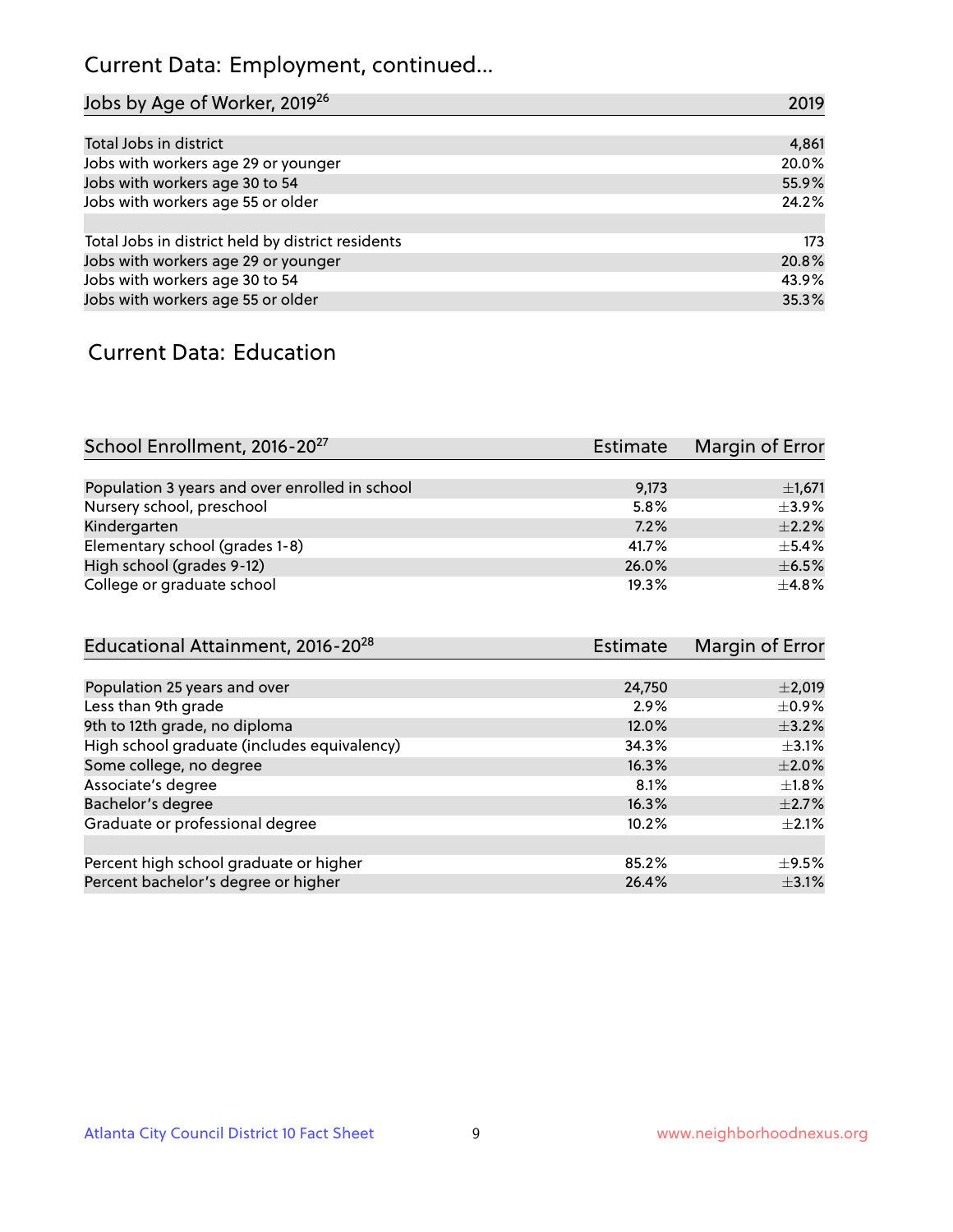## Current Data: Housing

| Households by Type, 2016-20 <sup>29</sup>            | <b>Estimate</b> | Margin of Error |
|------------------------------------------------------|-----------------|-----------------|
|                                                      |                 |                 |
| <b>Total households</b>                              | 14,089          | ±931            |
| Family households (families)                         | 55.9%           | $\pm$ 4.5%      |
| With own children under 18 years                     | 18.3%           | $\pm$ 3.4%      |
| Married-couple family                                | 16.7%           | $\pm 3.0\%$     |
| With own children of the householder under 18 years  | 3.3%            | $\pm 2.0\%$     |
| Male householder, no spouse present, family          | 5.4%            | $\pm 1.5\%$     |
| With own children of the householder under 18 years  | 0.9%            | $\pm$ 0.7%      |
| Female householder, no spouse present, family        | 33.8%           | $\pm 4.5\%$     |
| With own children of the householder under 18 years  | 14.1%           | $\pm 2.8\%$     |
| Nonfamily households                                 | 44.1%           | $\pm$ 3.7%      |
| Householder living alone                             | 39.7%           | ±3.8%           |
| 65 years and over                                    | 12.4%           | ±1.9%           |
|                                                      |                 |                 |
| Households with one or more people under 18 years    | 24.6%           | $\pm$ 3.7%      |
| Households with one or more people 65 years and over | 34.0%           | $\pm 2.9\%$     |
|                                                      |                 |                 |
| Average household size                               | 2.68            | $\pm$ 0.21      |
| Average family size                                  | 3.81            | $\pm$ 0.36      |
| Housing Occupancy, 2016-20 <sup>30</sup>             | <b>Estimate</b> | Margin of Error |
|                                                      |                 |                 |
| Total housing units                                  | 16,383          | $\pm$ 898       |
| Occupied housing units                               | 86.0%           | $\pm$ 3.2%      |
| Vacant housing units                                 | 14.0%           | $\pm 2.1\%$     |
| Homeowner vacancy rate                               | 0.9             | $\pm 1.1$       |
| Rental vacancy rate                                  | 7.4             | $\pm 2.4$       |
| Units in Structure, 2016-20 <sup>31</sup>            | <b>Estimate</b> | Margin of Error |
|                                                      |                 |                 |
| Total housing units                                  | 16,383          | $\pm$ 898       |
| 1-unit, detached                                     | 56.2%           | $\pm 2.9\%$     |
| 1-unit, attached                                     | 3.2%            | $\pm1.8\%$      |
| 2 units                                              | 1.5%            | $\pm$ 1.4%      |
| 3 or 4 units                                         | 4.0%            | $\pm 2.6\%$     |
| 5 to 9 units                                         | 10.7%           | $\pm 1.9\%$     |
| 10 to 19 units                                       | 15.8%           | $\pm 2.9\%$     |
| 20 or more units                                     | 8.2%            | $\pm 1.8\%$     |
| Mobile home                                          | 0.5%            | $\pm$ 0.6%      |
| Boat, RV, van, etc.                                  | $0.0\%$         | $\pm$ 0.3%      |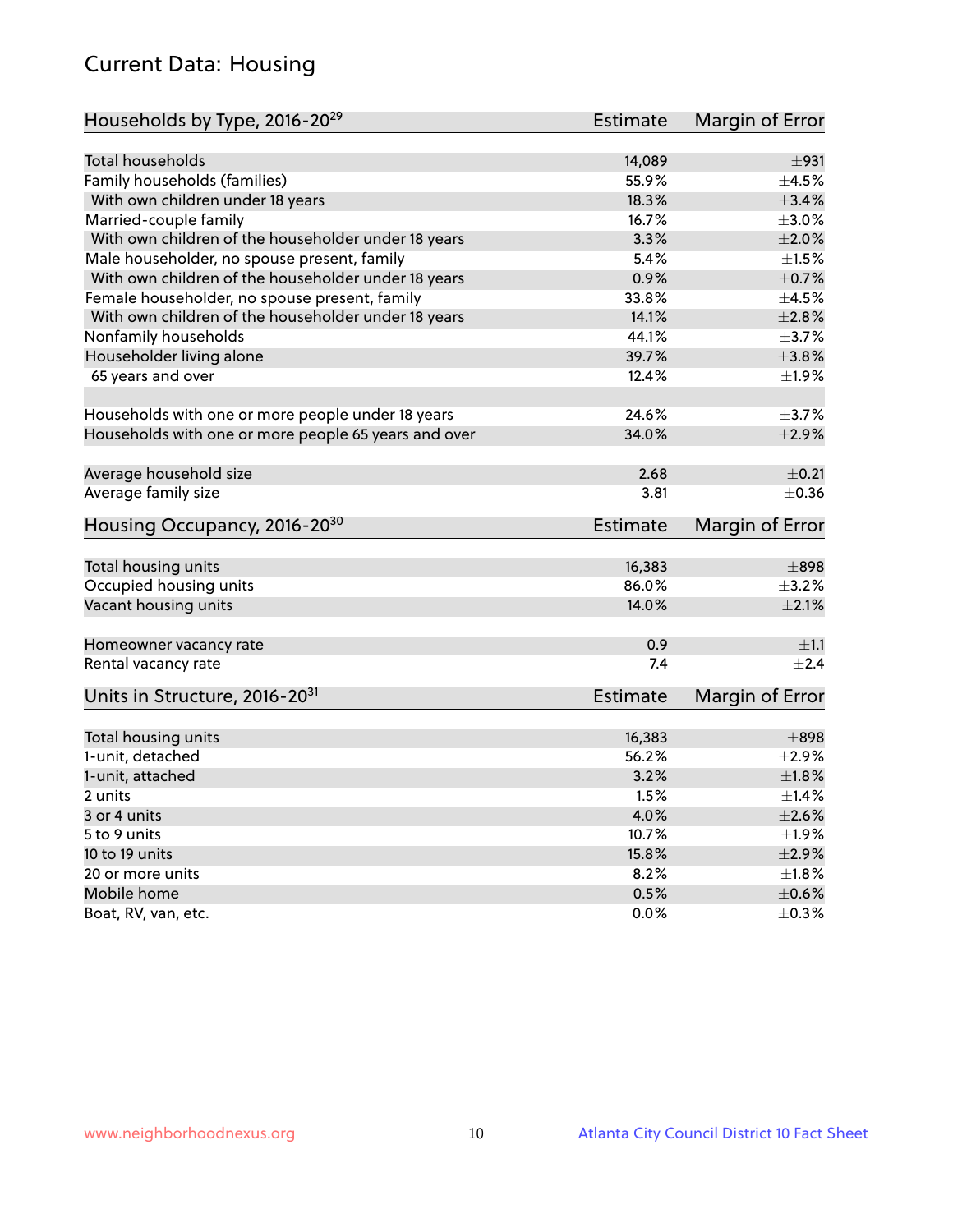## Current Data: Housing, continued...

| Year Structure Built, 2016-20 <sup>32</sup>    | Estimate        | <b>Margin of Error</b> |
|------------------------------------------------|-----------------|------------------------|
| Total housing units                            | 16,383          | $\pm$ 898              |
| Built 2014 or later                            | 0.4%            | $\pm$ 0.6%             |
| Built 2010 to 2013                             | 0.4%            | $\pm$ 0.4%             |
| Built 2000 to 2009                             | 11.0%           | $\pm 2.6\%$            |
| Built 1990 to 1999                             | 9.1%            | $\pm 2.8\%$            |
| Built 1980 to 1989                             | 7.9%            | $\pm$ 3.1%             |
| Built 1970 to 1979                             | 13.3%           | $\pm 2.4\%$            |
| Built 1960 to 1969                             | 26.2%           | $\pm$ 3.0%             |
| Built 1950 to 1959                             | 20.7%           | $\pm 2.7\%$            |
| Built 1940 to 1949                             | 6.3%            | $\pm1.8\%$             |
| Built 1939 or earlier                          | 4.8%            | $\pm$ 1.4%             |
| Housing Tenure, 2016-2033                      | Estimate        | Margin of Error        |
| Occupied housing units                         | 14,089          | ±931                   |
| Owner-occupied                                 | 43.5%           | $\pm$ 3.1%             |
| Renter-occupied                                | 56.5%           | $\pm 4.6\%$            |
| Average household size of owner-occupied unit  | 2.48            | $\pm$ 0.14             |
| Average household size of renter-occupied unit | 2.84            | $\pm$ 0.38             |
| Residence 1 Year Ago, 2016-20 <sup>34</sup>    | <b>Estimate</b> | <b>Margin of Error</b> |
| Population 1 year and over                     | 37,805          | ±3,891                 |
| Same house                                     | 88.8%           | $\pm$ 4.6%             |
| Different house in the U.S.                    | 11.2%           | $\pm 2.5\%$            |
| Same county                                    | 8.0%            | $\pm 2.4\%$            |
| Different county                               | 3.1%            | $\pm$ 0.9%             |
| Same state                                     | 2.2%            | $\pm$ 0.8%             |
| Different state                                | 0.9%            | $\pm$ 0.5%             |
| Abroad                                         | 0.0%            | $\pm$ 0.1%             |
| Value of Housing Unit, 2016-20 <sup>35</sup>   | <b>Estimate</b> | Margin of Error        |
| Owner-occupied units                           | 6,128           | $\pm 600$              |
| Less than \$50,000                             | 9.5%            | ±3.3%                  |
| \$50,000 to \$99,999                           | 25.8%           | $\pm$ 4.9%             |
| \$100,000 to \$149,999                         | 19.5%           | ±4.3%                  |
| \$150,000 to \$199,999                         | 16.5%           | $\pm$ 5.2%             |
| \$200,000 to \$299,999                         | 13.4%           | ±4.2%                  |
| \$300,000 to \$499,999                         | 10.3%           | $\pm$ 4.1%             |
| \$500,000 to \$999,999                         | 4.4%            | $\pm$ 3.9%             |
| \$1,000,000 or more                            | 0.6%            | ±1.3%                  |
| Mortgage Status, 2016-20 <sup>36</sup>         | <b>Estimate</b> | Margin of Error        |
| Owner-occupied units                           | 6,128           | $\pm 600$              |
| Housing units with a mortgage                  | 58.2%           | ±7.3%                  |
|                                                |                 |                        |

Housing units without a mortgage  $\pm 5.3\%$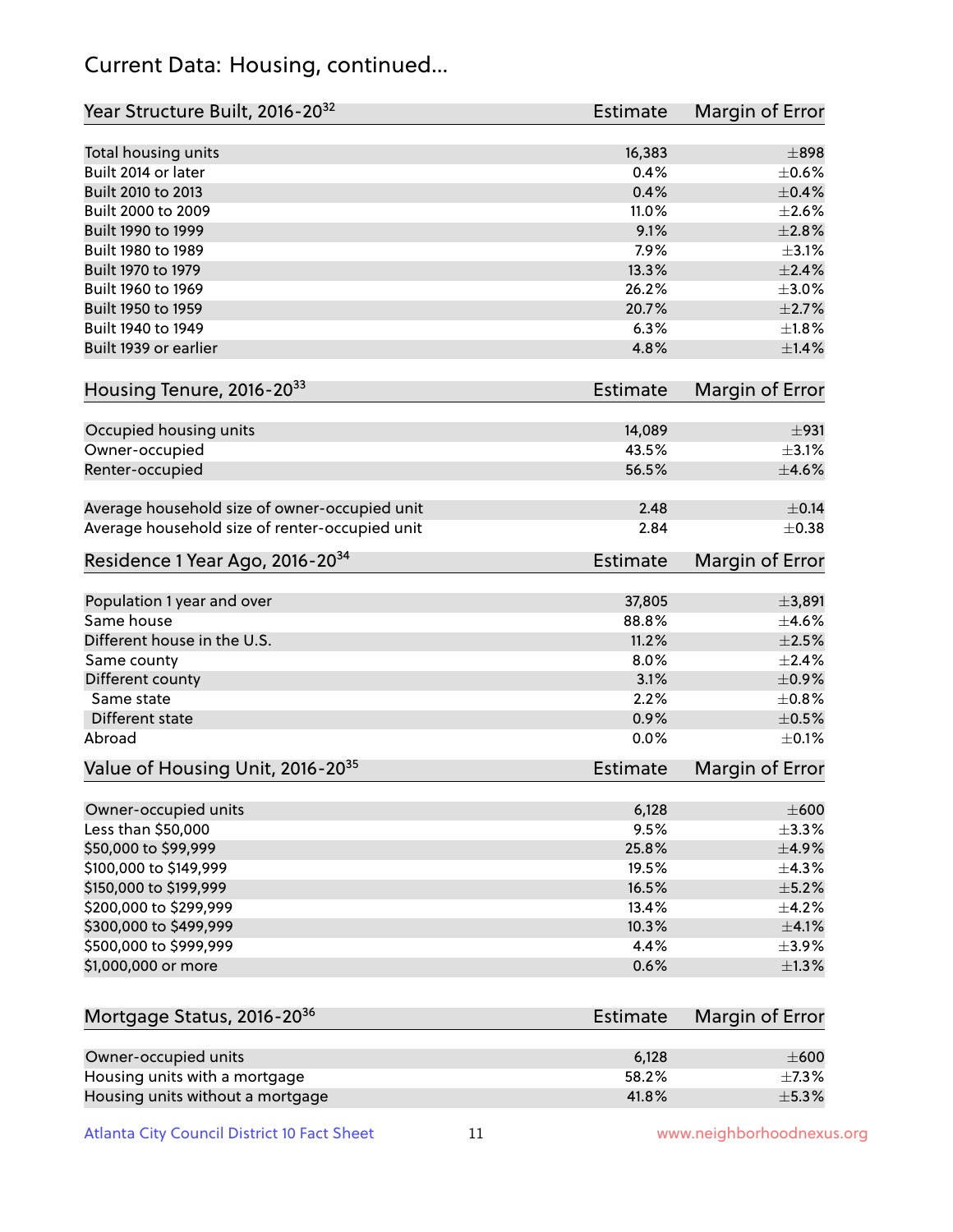## Current Data: Housing, continued...

| Selected Monthly Owner Costs, 2016-20 <sup>37</sup> | Estimate | Margin of Error |
|-----------------------------------------------------|----------|-----------------|
|                                                     |          |                 |
| Housing units with a mortgage                       | 3,567    | $\pm$ 567       |
| Less than \$300                                     | 1.0%     | $\pm 2.4\%$     |
| \$300 to \$499                                      | 0.6%     | $\pm1.8\%$      |
| \$500 to \$999                                      | 27.1%    | $\pm$ 7.3%      |
| \$1,000 to \$1,499                                  | 43.2%    | ±8.8%           |
| \$1,500 to \$1,999                                  | 19.0%    | $\pm$ 7.2%      |
| \$2,000 to \$2,999                                  | 7.4%     | ±4.9%           |
| \$3,000 or more                                     | 1.7%     | $\pm 2.7\%$     |
|                                                     |          |                 |
| Median (dollars)                                    | \$1,223  | $\pm$ 33        |
|                                                     |          |                 |
| Housing units without a mortgage                    | 2,561    | ±411            |
| Less than \$150                                     | 7.6%     | $\pm$ 4.6%      |
| \$150 to \$249                                      | 14.2%    | $\pm$ 5.3%      |
| \$250 to \$349                                      | 15.3%    | $\pm$ 5.0%      |
| \$350 to \$499                                      | 30.6%    | $\pm$ 7.2%      |
| \$500 to \$699                                      | 16.1%    | $\pm$ 5.9%      |
| \$700 or more                                       | 16.2%    | ±11.3%          |
|                                                     |          |                 |
| Median (dollars)                                    | \$407    | $\pm$ 18        |

| Selected Monthly Owner Costs as a Percentage of | <b>Estimate</b> | Margin of Error |
|-------------------------------------------------|-----------------|-----------------|
| Household Income, 2016-20 <sup>38</sup>         |                 |                 |
|                                                 |                 |                 |
| Housing units with a mortgage <sup>39</sup>     | 3,539           | $\pm 606$       |
| Less than 20.0 percent                          | 44.0%           | $\pm$ 8.8%      |
| 20.0 to 24.9 percent                            | 13.8%           | $\pm$ 6.2%      |
| 25.0 to 29.9 percent                            | $11.8\%$        | $\pm$ 7.1%      |
| 30.0 to 34.9 percent                            | 6.5%            | $\pm$ 4.2%      |
| 35.0 percent or more                            | 23.8%           | $\pm$ 5.1%      |
|                                                 |                 |                 |
| Housing units without a mortgage <sup>40</sup>  | 2,542           | $\pm$ 439       |
| Less than 10.0 percent                          | 54.4%           | $\pm$ 5.9%      |
| 10.0 to 14.9 percent                            | 18.8%           | $\pm$ 9.5%      |
| 15.0 to 19.9 percent                            | 10.0%           | $\pm$ 4.9%      |
| 20.0 to 24.9 percent                            | 5.4%            | $\pm$ 3.7%      |
| 25.0 to 29.9 percent                            | 3.2%            | $\pm$ 3.2%      |
| 30.0 to 34.9 percent                            | 2.3%            | $\pm 2.2\%$     |
| 35.0 percent or more                            | 6.0%            | $\pm$ 4.1%      |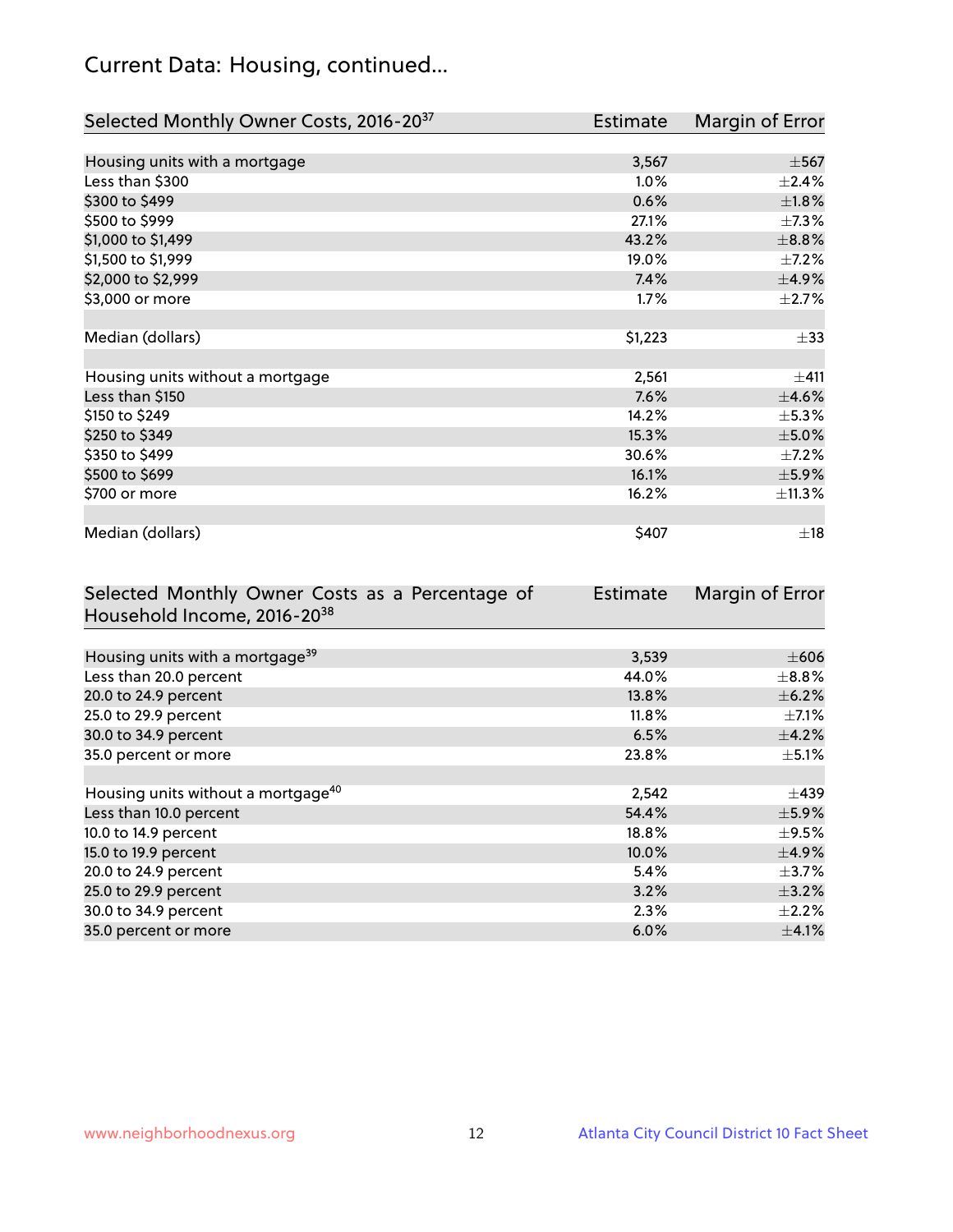## Current Data: Housing, continued...

| Gross Rent, 2016-20 <sup>41</sup>               | <b>Estimate</b> | Margin of Error |
|-------------------------------------------------|-----------------|-----------------|
|                                                 |                 |                 |
| Occupied units paying rent                      | 7,705           | $\pm$ 828       |
| Less than \$200                                 | 1.9%            | $\pm$ 1.4%      |
| \$200 to \$499                                  | 12.5%           | ±3.4%           |
| \$500 to \$749                                  | 16.7%           | $\pm$ 5.0%      |
| \$750 to \$999                                  | 31.1%           | $\pm$ 7.2%      |
| \$1,000 to \$1,499                              | 32.8%           | $\pm$ 6.4%      |
| \$1,500 to \$1,999                              | 4.8%            | $\pm 2.4\%$     |
| \$2,000 or more                                 | 0.3%            | $\pm$ 1.3%      |
| Median (dollars)                                | \$911           | $\pm 20$        |
|                                                 |                 |                 |
| No rent paid                                    | 256             | $\pm$ 138       |
|                                                 |                 |                 |
| Gross Rent as a Percentage of Household Income, | <b>Estimate</b> | Margin of Error |
| $2016 - 20^{42}$                                |                 |                 |
|                                                 |                 |                 |
| Occupied units paying rent <sup>43</sup>        | 7,357           | $\pm$ 947       |
| Less than 15.0 percent                          | 10.8%           | $\pm$ 5.7%      |
| 15.0 to 19.9 percent                            | 12.4%           | $\pm$ 5.2%      |
| 20.0 to 24.9 percent                            | 10.1%           | $\pm$ 4.2%      |
| 25.0 to 29.9 percent                            | 9.2%            | $\pm 2.8\%$     |
| 30.0 to 34.9 percent                            | 8.3%            | $\pm 2.8\%$     |
| 35.0 percent or more                            | 49.3%           | $\pm$ 4.9%      |

## Current Data: Transportation

| Commuting to Work, 2016-20 <sup>44</sup>  | Estimate | Margin of Error |
|-------------------------------------------|----------|-----------------|
|                                           |          |                 |
| Workers 16 years and over                 | 15,025   | $\pm$ 1,602     |
| Car, truck, or van - drove alone          | 62.2%    | $\pm$ 3.4%      |
| Car, truck, or van - carpooled            | 5.9%     | $\pm1.8\%$      |
| Public transportation (excluding taxicab) | 19.7%    | $\pm$ 5.1%      |
| Walked                                    | 1.6%     | $\pm1.0\%$      |
| Other means                               | 3.7%     | $\pm$ 3.5%      |
| Worked at home                            | 6.8%     | $\pm 2.8\%$     |
|                                           |          |                 |
| Mean travel time to work (minutes)        | 37.2     | ±4.6            |

| Access to a Vehicle, 2016-20 <sup>45</sup> | Estimate | Margin of Error |
|--------------------------------------------|----------|-----------------|
|                                            |          |                 |
| Occupied housing units                     | 14.089   | ±931            |
| No vehicles available                      | 21.9%    | $+4.4%$         |
| 1 vehicle available                        | 45.2%    | $\pm$ 4.0%      |
| 2 vehicles available                       | 24.1%    | $+3.7%$         |
| 3 or more vehicles available               | 8.8%     | $+2.3%$         |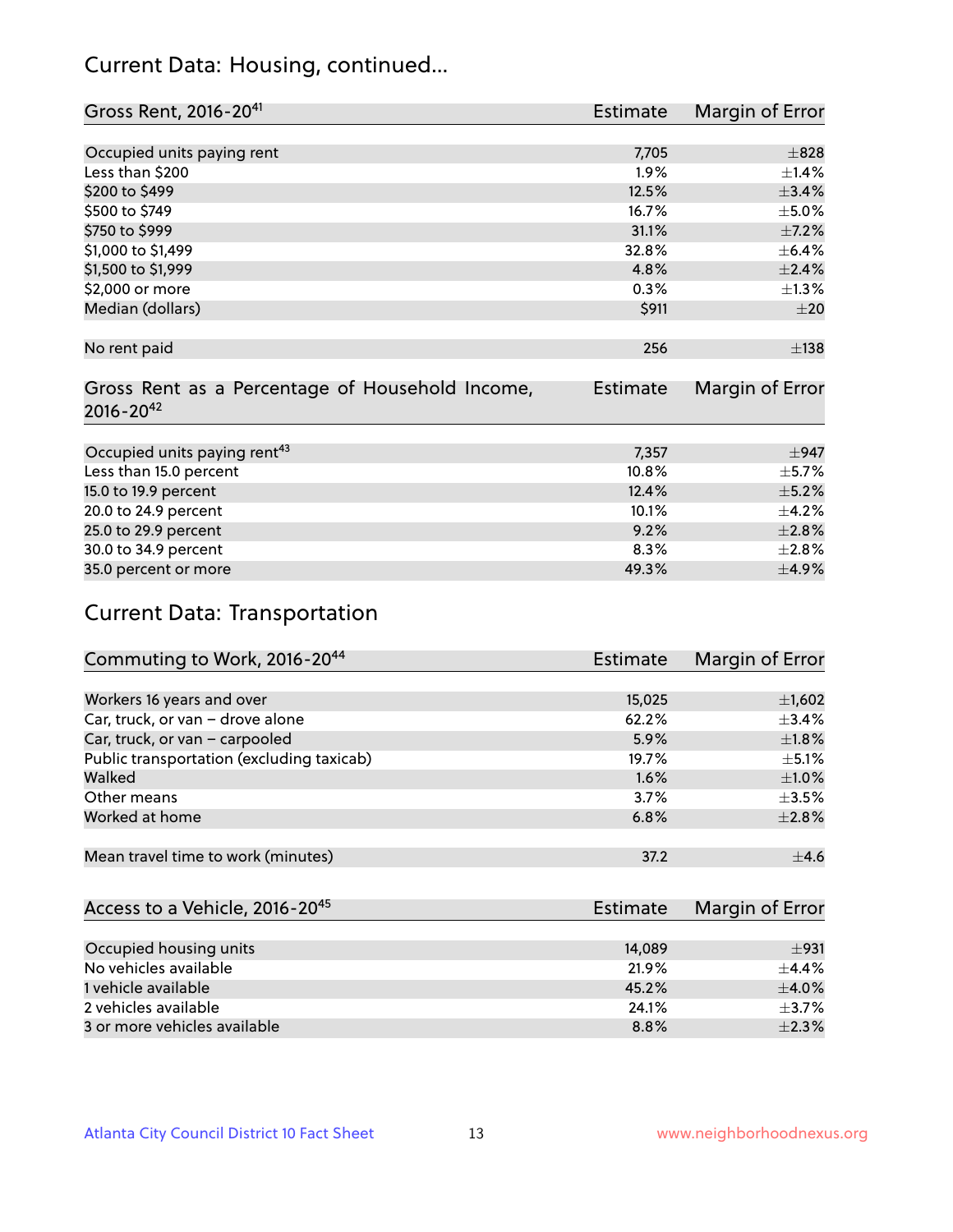## Current Data: Health

| Health Insurance coverage, 2016-2046                    | <b>Estimate</b> | Margin of Error |
|---------------------------------------------------------|-----------------|-----------------|
|                                                         |                 |                 |
| Civilian Noninstitutionalized Population                | 37,855          | ±3,905          |
| With health insurance coverage                          | 84.0%           | ±11.4%          |
| With private health insurance coverage                  | 47.2%           | ±6.3%           |
| With public health coverage                             | 48.5%           | $\pm 4.1\%$     |
| No health insurance coverage                            | 16.0%           | $\pm$ 3.2%      |
| Civilian Noninstitutionalized Population Under 19 years | 9,798           | $\pm$ 9,798     |
| No health insurance coverage                            | 4.9%            | $\pm 2.8\%$     |
|                                                         |                 |                 |
| Civilian Noninstitutionalized Population 19 to 64 years | 22,021          | $\pm$ 2,192     |
| In labor force:                                         | 16,023          | ±1,755          |
| Employed:                                               | 14,228          | $\pm$ 1,535     |
| With health insurance coverage                          | 77.2%           | ±11.7%          |
| With private health insurance coverage                  | 69.9%           | $\pm 2.8\%$     |
| With public coverage                                    | 9.3%            | ±2.4%           |
| No health insurance coverage                            | 22.8%           | $\pm$ 6.0%      |
|                                                         |                 |                 |
| Unemployed:                                             | 1,795           | $\pm$ 1,535     |
| With health insurance coverage                          | 62.9%           | ±17.4%          |
| With private health insurance coverage                  | 23.2%           | $\pm$ 8.2%      |
| With public coverage                                    | 41.6%           | $\pm 20.0\%$    |
| No health insurance coverage                            | 37.1%           | ±12.9%          |
|                                                         |                 |                 |
| Not in labor force:                                     | 5,998           | $\pm$ 968       |
| With health insurance coverage                          | 71.9%           | $\pm 2.0\%$     |
| With private health insurance coverage                  | 26.9%           | $\pm$ 5.4%      |
| With public coverage                                    | 53.2%           | $\pm$ 7.1%      |
| No health insurance coverage                            | 28.1%           | ±10.1%          |